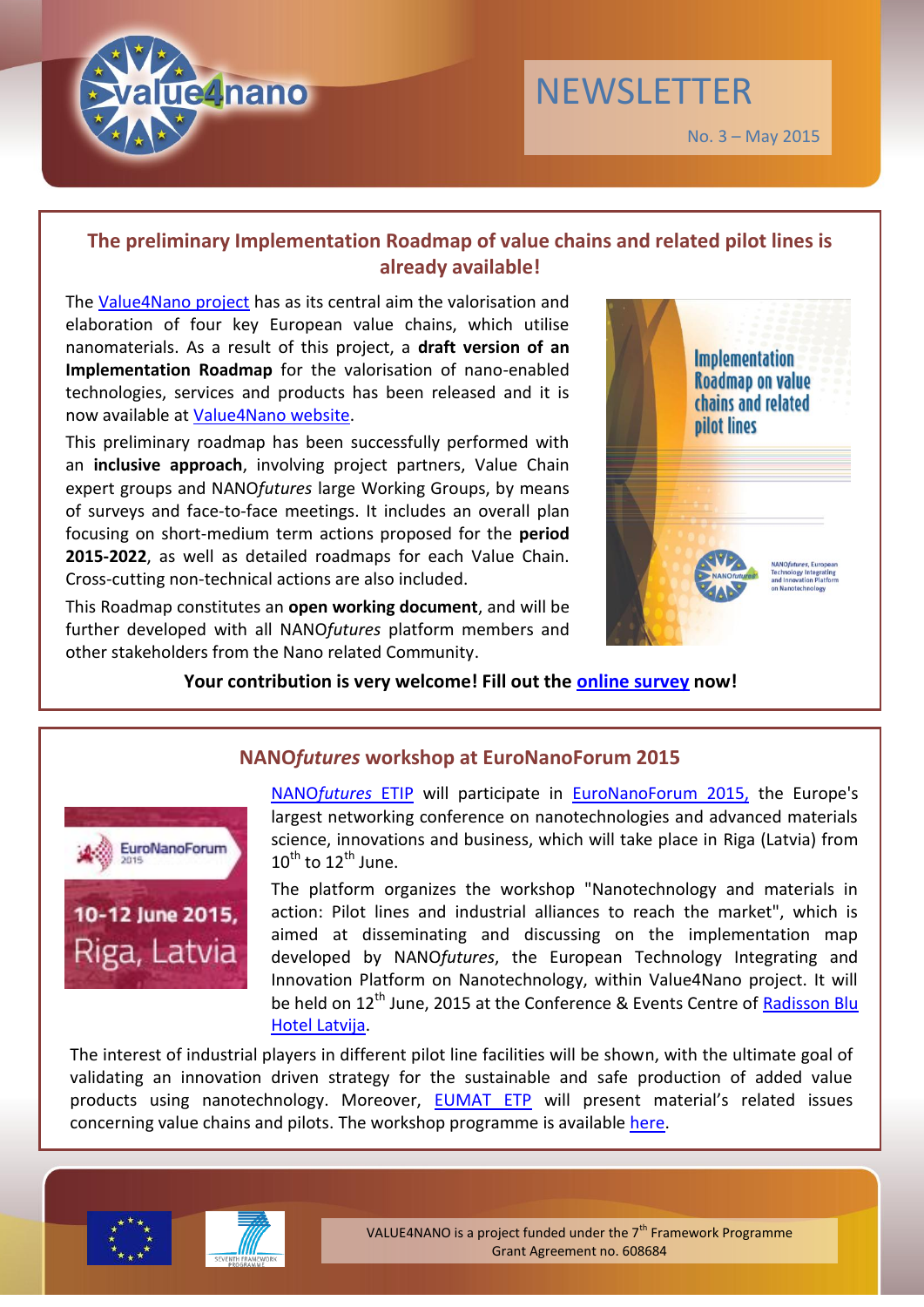## **VALUE4NANO works together with other EU funded projects**

NANO*futures* started the year participating in two new projects, EU-Great! and MATCH. The synergies of these projects with the work accomplished within Value4Nano are of high added value.

**[EU-Great!](http://eu-great.com/)** - European guide and recommendations for the combined funding of large-scale RDI initiatives, is an investigative study that will identify the best practices, approaches and policy framework to **boost the financing of large-scale research, development and innovation initiatives** across Europe.



Stakeholders of large-scale RDI initiatives often face the challenge of applying for and combining funding from different public and private sources including European Structural and Investment Funds (ESIF), Horizon 2020 and national, regional and private investment programmes in order to build and manage a portfolio of synergetic projects. Such initiatives often need to utilise or result in the creation of new open access research facilities, innovation value chains and shared knowledge.

The EU-Great! will focus on investigating the best approaches adopted and the barriers encountered by stakeholders when combining funds from different public and private sources specifically to translate successful fundamental research results and lab-scale prototypes into industrial demonstrators, production pilot-lines, first market replications and commercialised products and services.



**MATCH** - The Alliance for Materials way to the creation of the MATerials Common House, seeks to further boost and reinforce the concept launched by the [Alliance for Materials \(A4M\)](http://www.eumat.eu/home.aspx?lan=230&tab=772&pag=1422) in the creation of a strong, sustainable, inclusive network where any European Materials players (from industry, research, academia…) can gain real value for their own interests and expectations as far as Materials R&D&I is concerned. This partnership promotes the integration of concerted and strategic challenges of national, regional and European needs in the field.

It is foreseen to establish a comprehensive network focusing on complementary stakeholder areas to enable promotion of connections between the scientific creativity represented by academia and the market needs of enterprises. These activities represent a valuable complement to the work carried out within V4N, specifically concerning the integration of KETs, the fragmentation of research and the promotion of integration within value chain players.

Value4Nano will integrate the initial findings of these projects within its deliverables in order to further boost the critical mass of EU RTDI funding, and meet the integrating aim of NANO*futures* ETIP.

# **New NANO***futures* lighthouses in Slovenia and Czech Republic

NANO*futures* lighthouses, a local/regional connections network, are a very important part of the platform's structure.

Each lighthouse (local contact point) acts as a clear connection helping to translate activities and actions to countries/regions and vice versa

Since January, NANO*futures* ETIP has two more lighthouses representing Slovenia and Czech Republic: Doroteja Zlobec and Jiri Kus. In total, 26 countries are already represented (full list available [here\)](http://www.nanofutures.info/structure).







VALUE4NANO is a project funded under the  $7<sup>th</sup>$  Framework Programme Grant Agreement no. 608684